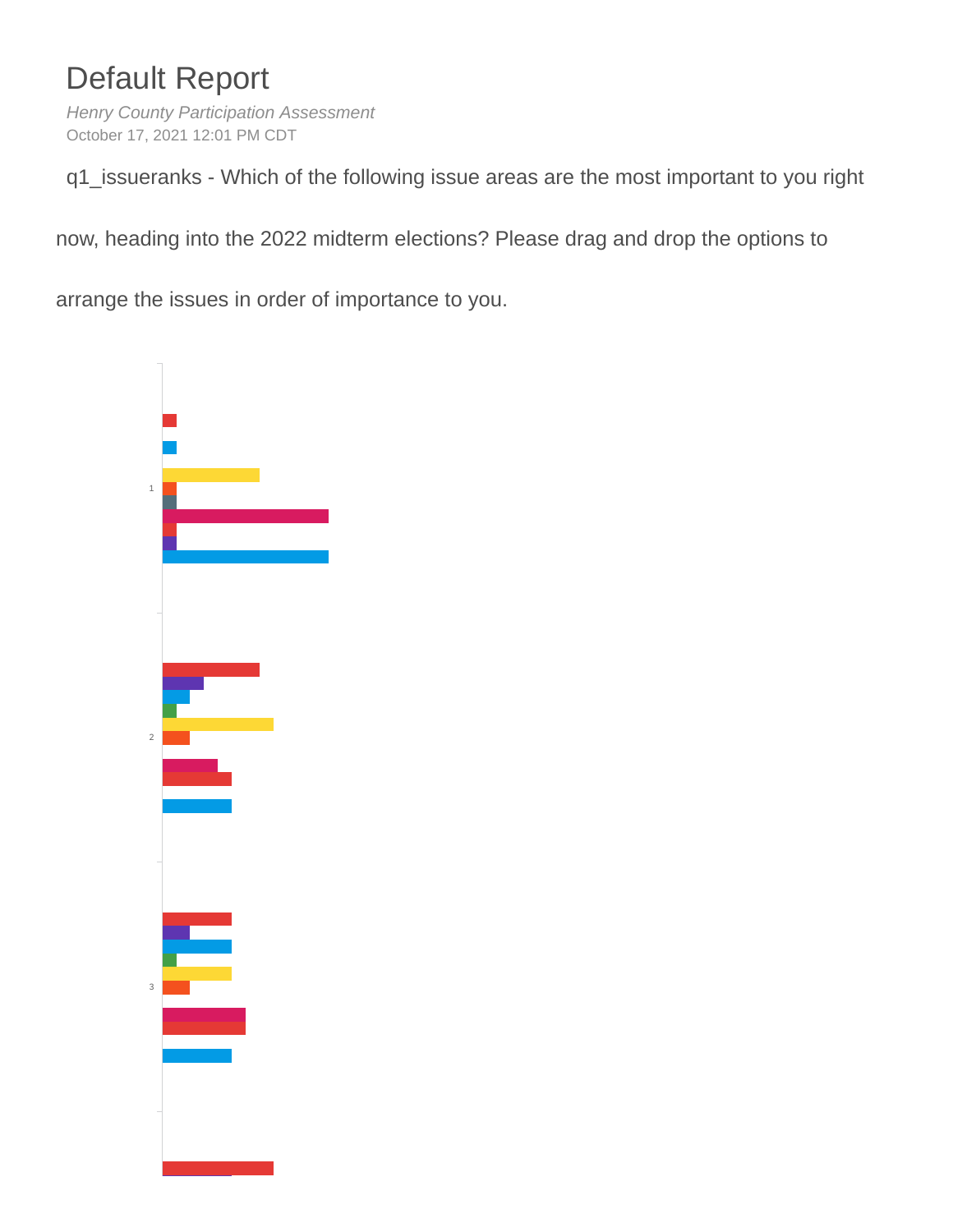

- Civil rights **Criminal justice reform**
- Federal economic policy
- **Foreign policy**
- **Climate change/environmental issues**
- **I**Immigration
- $\blacksquare$  Regional economic policy
- **Voting rights**
- **Women's rights**
- Some other issue area
- **Healthcare**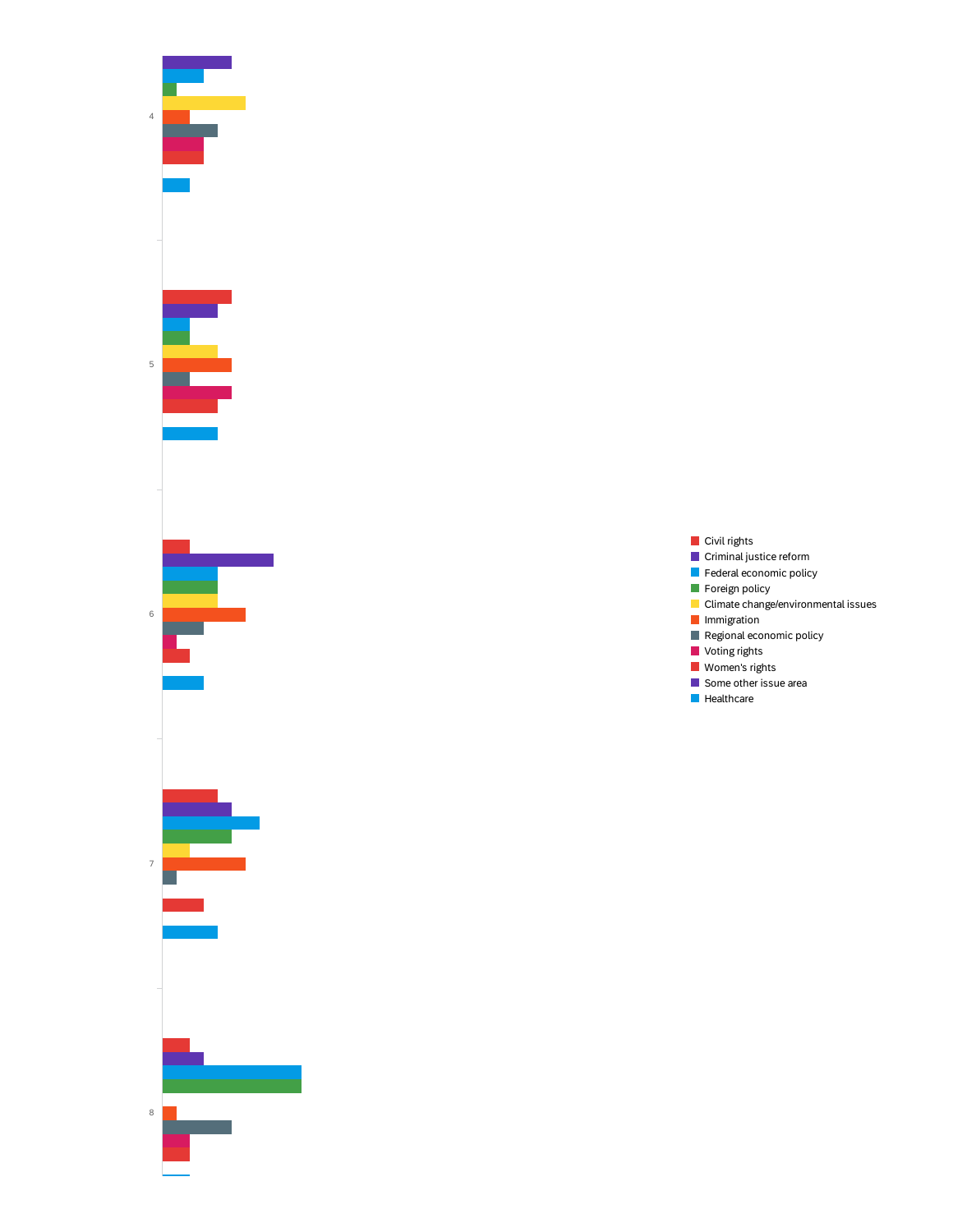

| #            | Field                               | Minimum | Maximum | Mean | <b>Std Deviation</b> | Variance | Count |
|--------------|-------------------------------------|---------|---------|------|----------------------|----------|-------|
| $\mathbf{1}$ | Civil rights                        | 1.00    | 9.00    | 4.59 | 2.24                 | 5.00     | 37    |
| 2            | Climate change/environmental issues | 1.00    | 9.00    | 3.49 | 2.04                 | 4.14     | 37    |
| 3            | Criminal justice reform             | 2.00    | 11.00   | 6.16 | 2.40                 | 5.76     | 37    |
| 4            | Federal economic policy             | 1.00    | 9.00    | 6.00 | 2.27                 | 5.14     | 37    |
| 5            | Foreign policy                      | 2.00    | 10.00   | 7.57 | 1.92                 | 3.70     | 37    |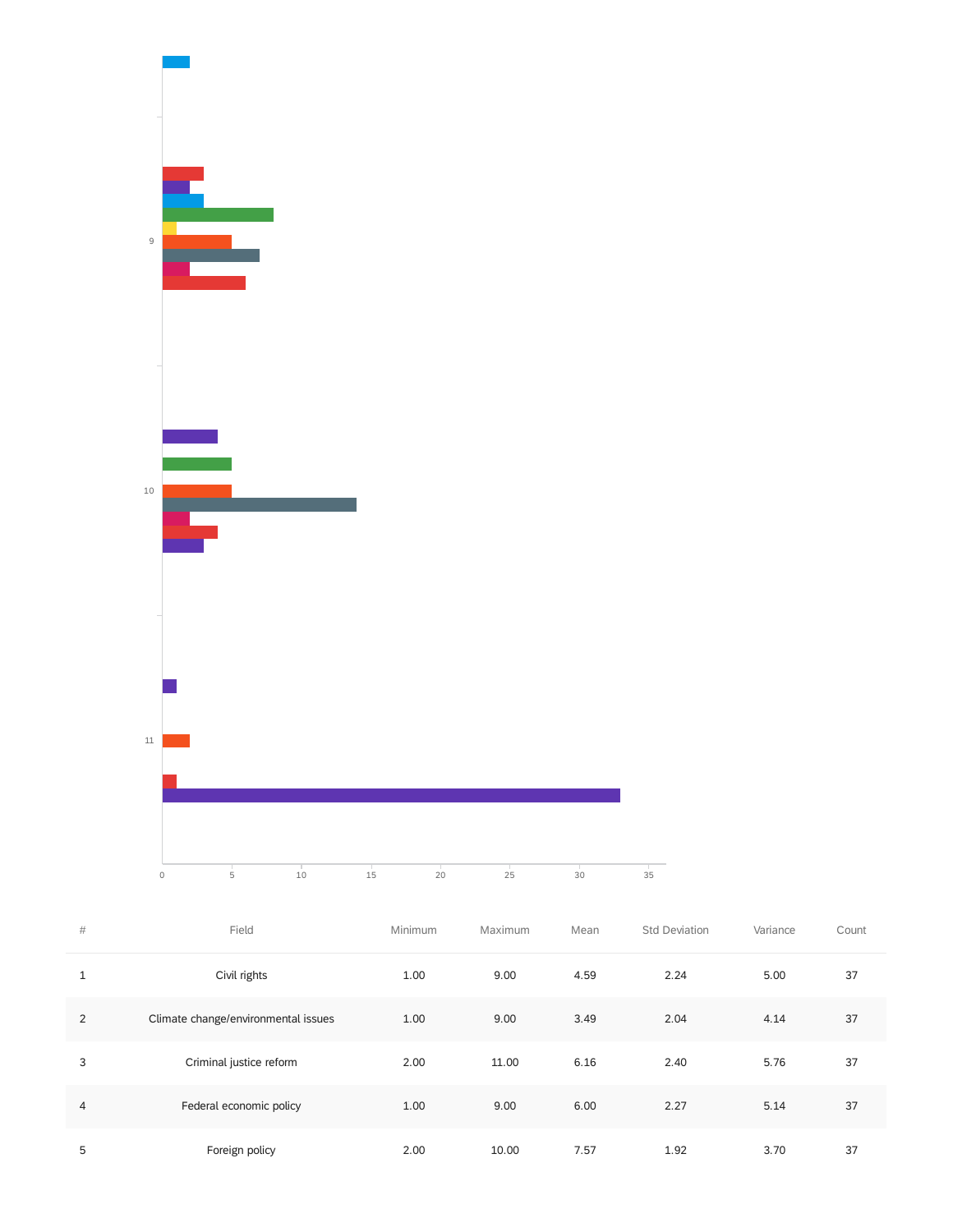| $\#$           |                                           | Field                    |                | Minimum    |  | Maximum        | Mean        | <b>Std Deviation</b> | Variance       | Count             |
|----------------|-------------------------------------------|--------------------------|----------------|------------|--|----------------|-------------|----------------------|----------------|-------------------|
| 6              |                                           | Healthcare               |                | 1.00       |  | 8.00           | 3.43        | 2.35                 | 5.54           | 37                |
| 7              |                                           | Immigration              |                | 1.00       |  | 11.00          | 6.68        | 2.63                 | 6.92           | 37                |
| 8              |                                           | Regional economic policy |                | 1.00       |  | 10.00          | 7.97        | 2.37                 | 5.59           | 37                |
| 9              |                                           | Voting rights            |                | 1.00       |  | 10.00          | 3.65        | 2.79                 | 7.80           | 37                |
| 10             | Women's rights                            |                          |                | 1.00       |  | 11.00          | 5.81        | 2.98                 | 8.86           | $37\,$            |
| 11             |                                           | Some other issue area    |                | 1.00       |  | 11.00          | 10.65       | 1.63                 | 2.66           | 37                |
|                |                                           |                          |                |            |  |                |             |                      |                |                   |
| #              | Field                                     | $1\,$                    | $\overline{2}$ | 3          |  | $\overline{4}$ | 5           | 6                    | $\overline{7}$ | ξ                 |
| $\mathbf{1}$   | Civil rights                              | $2.70\%$ 1               | 18.92% 7       | 13.51% 5   |  | 21.62% 8       | 13.51% 5    | 5.41% 2              | 10.81% 4       | 5.41 <sup>c</sup> |
| $\overline{2}$ | Criminal justice<br>reform                | $0.00\%$ 0               | $8.11\%$ 3     | 5.41% 2    |  | 13.51% 5       | 10.81% 4    | 21.62% 8             | 13.51% 5       | 8.11 <sup>c</sup> |
| 3              | Federal economic<br>policy                | 2.70% 1                  | $5.41\%$ 2     | 13.51% 5   |  | $8.11\%$ 3     | $5.41\%$ 2  | 10.81% 4             | 18.92% 7       | 27.039            |
| 4              | Foreign policy                            | $0.00\%$ 0               | $2.70\%$ 1     | $2.70\%$ 1 |  | $2.70\%$ 1     | $5.41\%$ 2  | 10.81% 4             | 13.51% 5       | 27.039            |
| 5              | Climate<br>change/environmental<br>issues | 18.92% 7                 | 21.62% 8       | 13.51% 5   |  | 16.22% 6       | 10.81% 4    | 10.81% 4             | 5.41% 2        | 0.009             |
| 6              | Immigration                               | $2.70\%$ 1               | $5.41\%$ 2     | 5.41% 2    |  | $5.41\%$ 2     | 13.51% 5    | 16.22% 6             | 16.22% 6       | 2.709             |
| 7              | Regional economic<br>policy               | $2.70\%$ 1               | $0.00\%$ 0     | $0.00\%$ 0 |  | 10.81% 4       | $5.41\%$ 2  | $8.11\%$ 3           | $2.70\%$ 1     | 13.519            |
| 8              | Voting rights                             | 32.43% 12                | $10.81\%$ 4    | 16.22% 6   |  | $8.11\%$ 3     | 13.51% 5    | $2.70\%$ 1           | $0.00\%$ 0     | 5.419             |
| 9              | Women's rights                            | $2.70\%$ 1               | 13.51% 5       | 16.22% 6   |  | $8.11\%$ 3     | $10.81\%$ 4 | $5.41\%$ 2           | $8.11\%$ 3     | 5.41 <sup>c</sup> |
| 10             | Some other issue<br>area                  | $2.70\%$ 1               | $0.00\%$ 0     | $0.00\%$ 0 |  | $0.00\%$ 0     | $0.00\%$ 0  | $0.00\%$ 0           | $0.00\%$ 0     | 0.009             |
| 11             | Healthcare                                | 32.43% 12                | 13.51% 5       | 13.51% 5   |  | $5.41\%$ 2     | 10.81% 4    | $8.11\%$ 3           | 10.81% 4       | 5.41 <sup>c</sup> |

Showing rows 1 - 11 of 11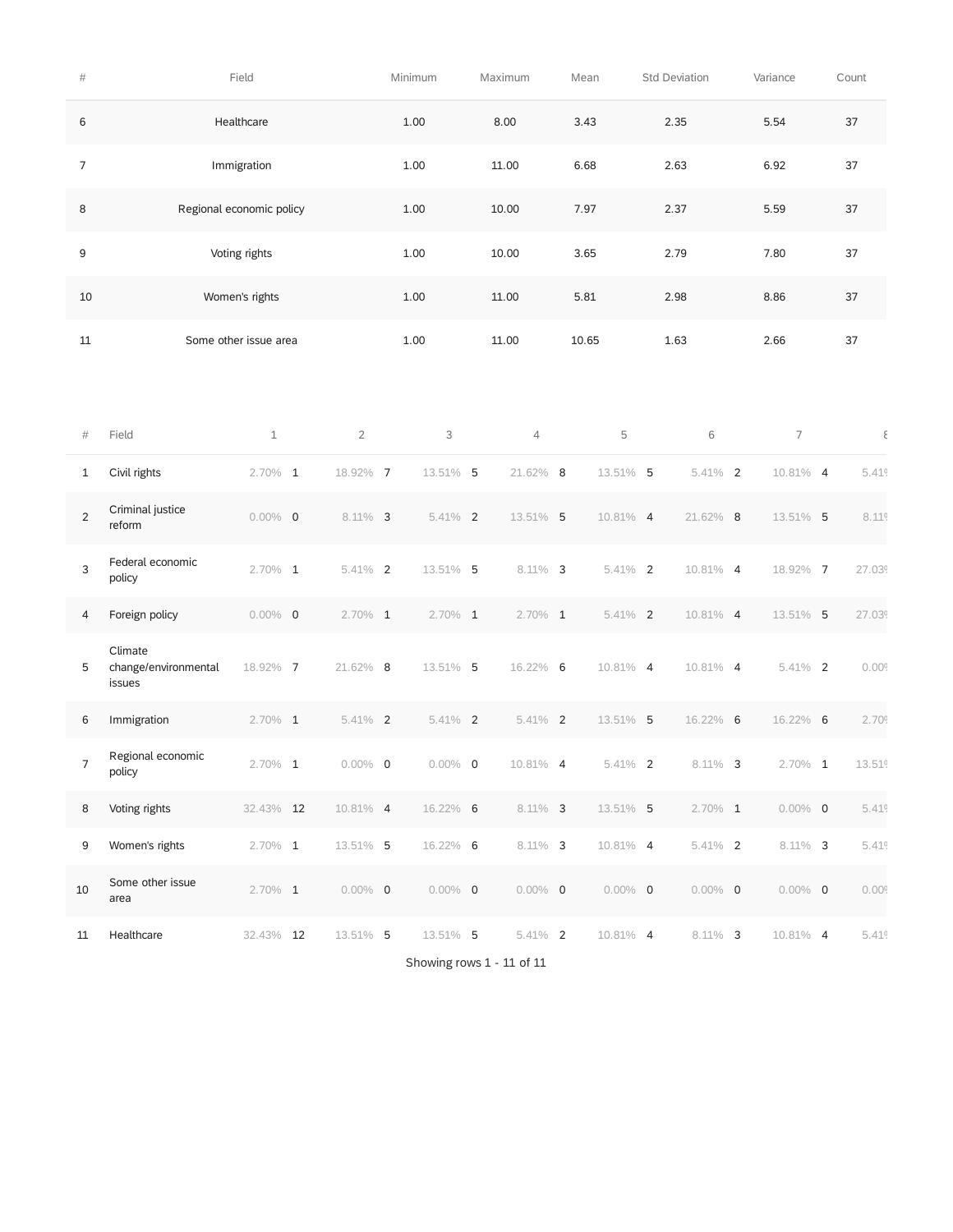

### q2\_partyfocus - Please choose the statement that is closest to your opinion:

| #              | Field                                                                                               | Choice<br>Count |     |
|----------------|-----------------------------------------------------------------------------------------------------|-----------------|-----|
| 1              | a. The Henry County Democrat party needs to focus more on national issues                           | 7.69% 3         |     |
| $\overline{2}$ | b. The Henry County Democrat party needs to focus more on local/regional issues                     | 30.77%          | -12 |
| 3              | c. The Henry County Democrat party is doing a good job of mixing attention to national/local issues | 38.46%          | -15 |
| 4              | d. I am not sure how much the party focuses on certain issues                                       | 23.08% 9        |     |
|                |                                                                                                     |                 | 39  |

Showing rows 1 - 5 of 5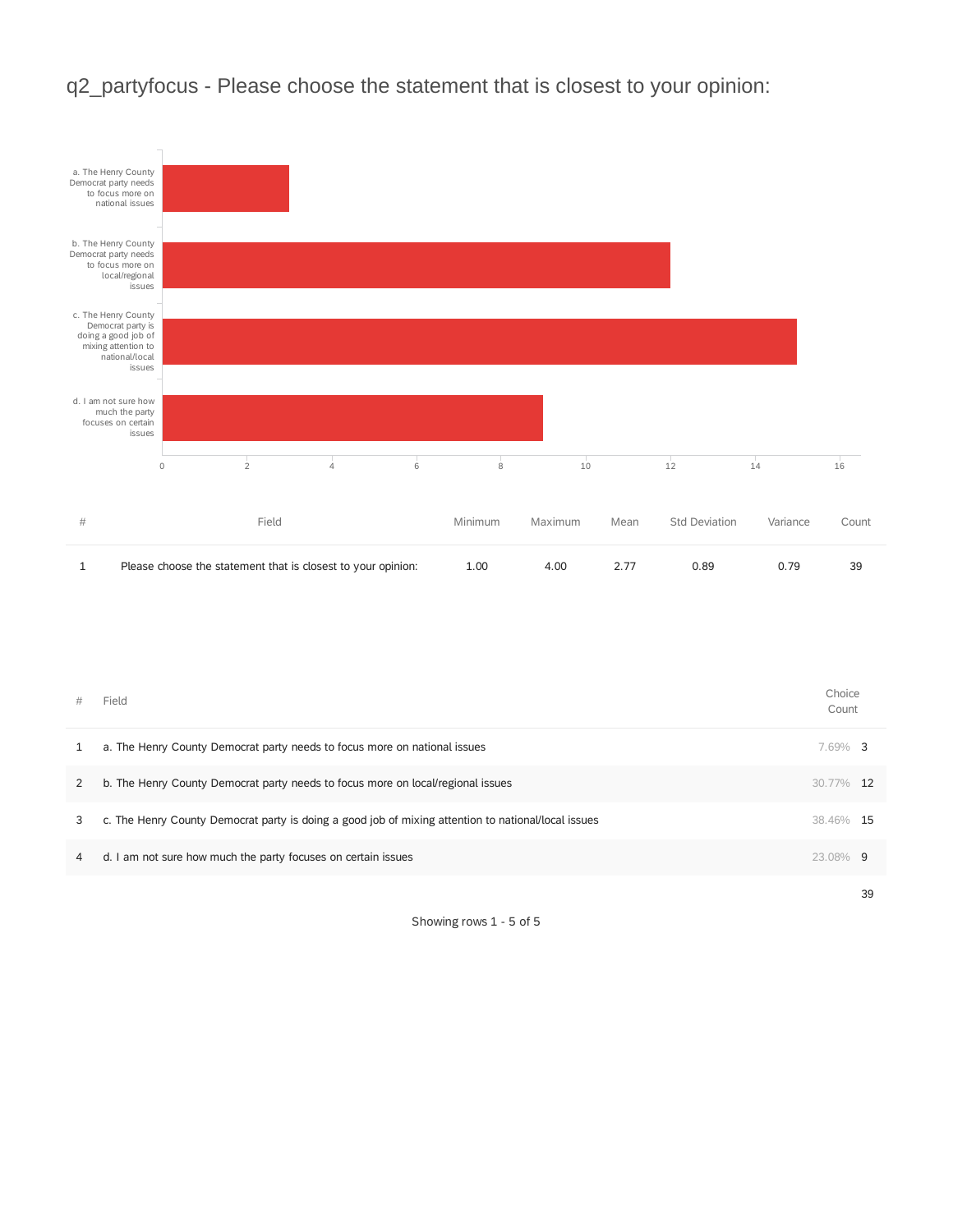q3\_rightdirection - Do you think the Henry County Democrat party is heading in the right



### direction?

Showing rows 1 - 7 of 7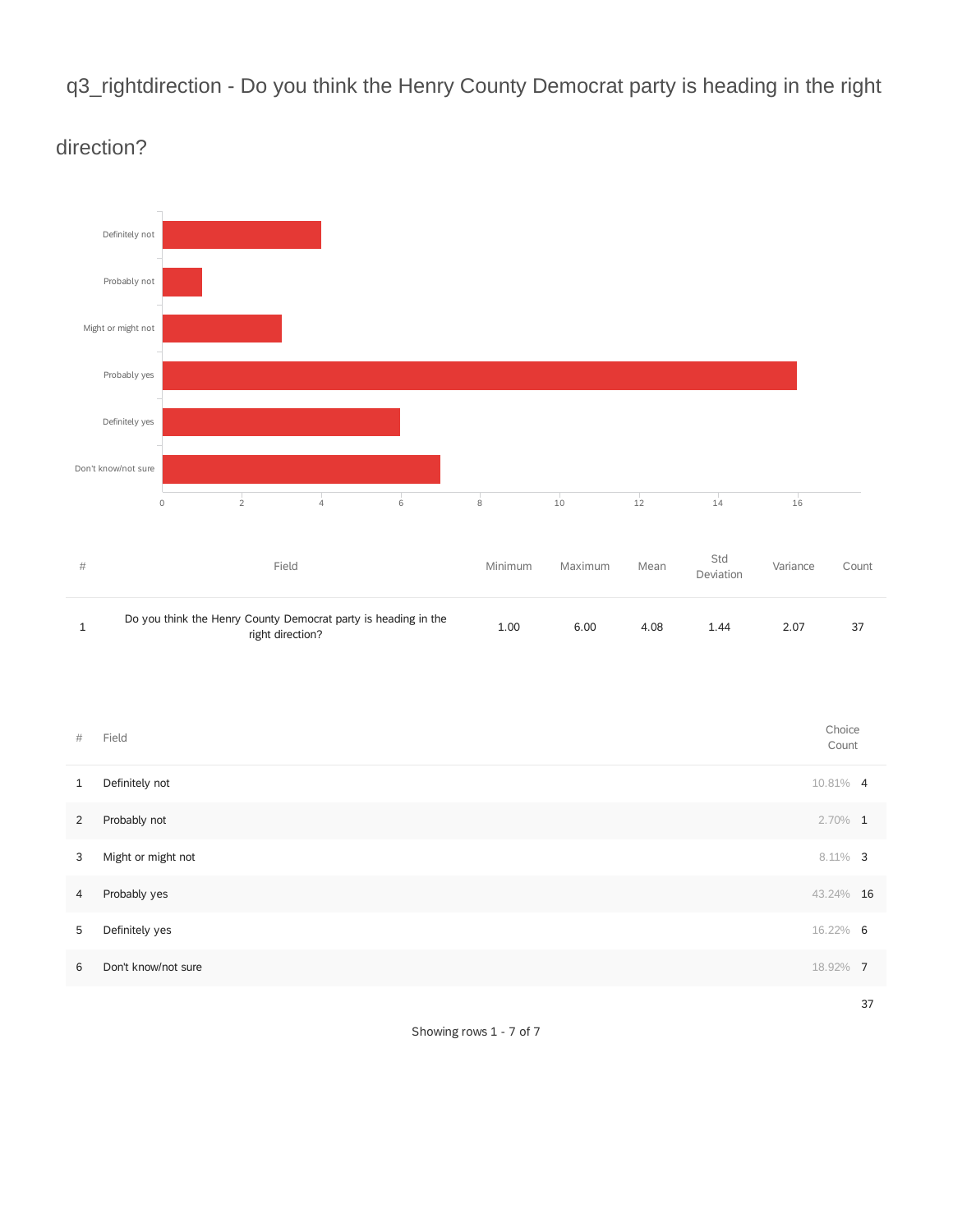q4\_bestwaystocomm - What do you think are the two most effective ways for the Henry

County Democrat party to communicate with the public? Please drag and drop the options

in order of effectiveness.



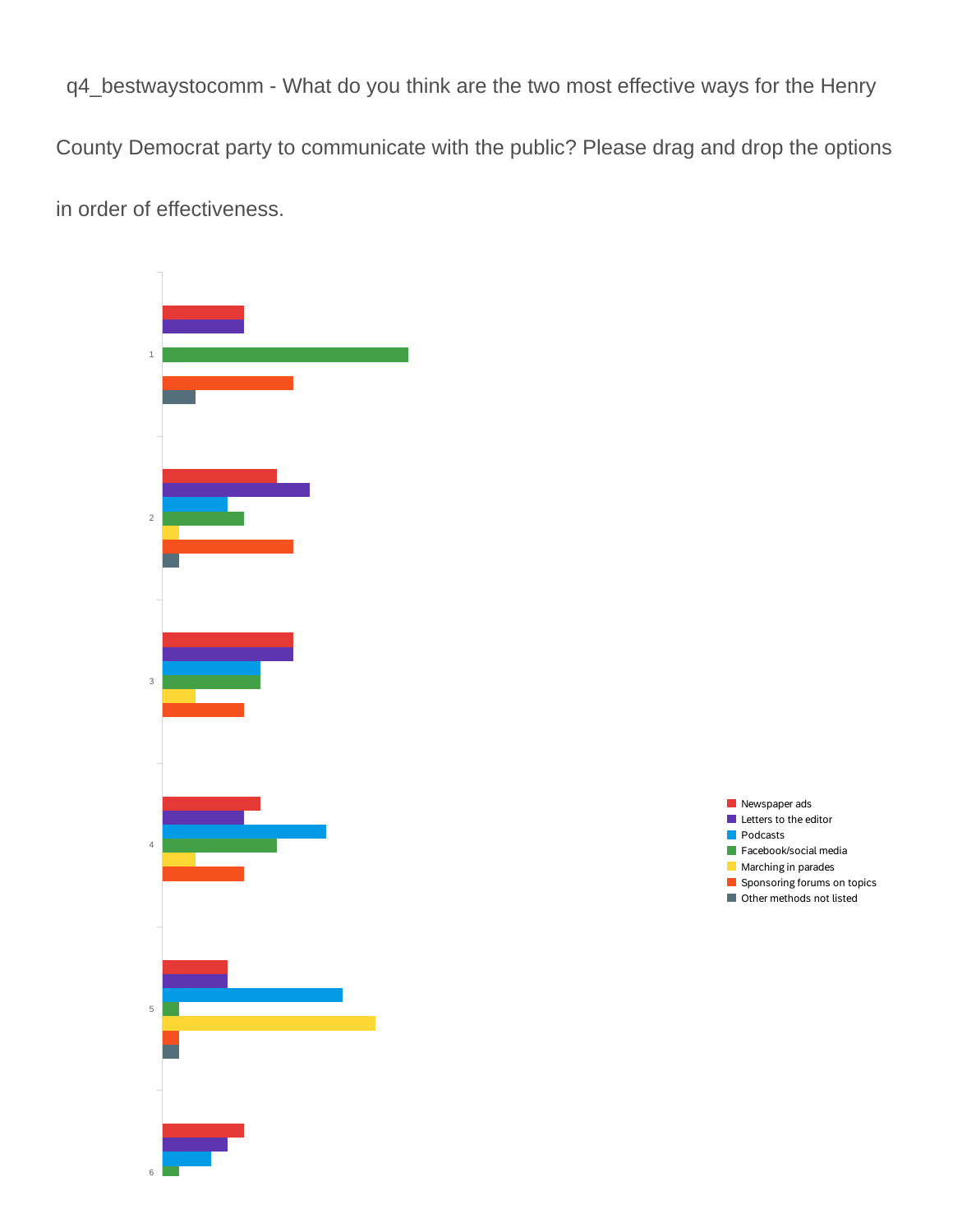

| $\#$           | Field                       | Minimum | Maximum | Mean | Std Deviation | Variance | Count |
|----------------|-----------------------------|---------|---------|------|---------------|----------|-------|
| $\mathbf{1}$   | Newspaper ads               | 1.00    | 6.00    | 3.34 | 1.60          | 2.57     | 35    |
| 2              | Letters to the editor       | 1.00    | 6.00    | 3.17 | 1.56          | 2.43     | 35    |
| 3              | Podcasts                    | 2.00    | 7.00    | 4.17 | 1.23          | 1.51     | 35    |
| 4              | Facebook/social media       | 1.00    | 6.00    | 2.34 | 1.41          | 2.00     | 35    |
| 5              | Marching in parades         | 2.00    | 7.00    | 5.34 | 1.12          | 1.25     | 35    |
| 6              | Sponsoring forums on topics | 1.00    | 6.00    | 3.20 | 1.85          | 3.42     | 35    |
| $\overline{7}$ | Other methods not listed    | 1.00    | 7.00    | 6.43 | 1.61          | 2.59     | 35    |

| #              | Field                          | $\mathbf{1}$               | $\overline{2}$ | 3                          | $\overline{4}$             | 5                            | 6                     | 7                            |    |
|----------------|--------------------------------|----------------------------|----------------|----------------------------|----------------------------|------------------------------|-----------------------|------------------------------|----|
| 1              | Newspaper ads                  | 5<br>14.29%                | 20.00%         | 22.86% 8<br>$\overline{7}$ | $17.14\%$ 6                | 11.43% 4                     | 14.29%                | 5<br>$0.00\%$ 0              |    |
| 2              | Letters to the editor          | 14.29% 5                   | 25.71% 9       | 22.86% 8                   | 14.29% 5                   | 11.43% 4                     | 11.43% 4              | $0.00\%$ 0                   |    |
| 3              | Podcasts                       | $0.00\%$<br>$\overline{0}$ | 11.43% 4       | 17.14% 6                   | 28.57%                     | 31.43%<br>10                 | 8.57%<br>11           | $\overline{3}$<br>$2.86\%$ 1 |    |
| 4              | Facebook/social<br>media       | 42.86%<br>15               | 14.29% 5       | 17.14% 6                   | 20.00%                     | $\overline{7}$<br>$2.86\%$ 1 | 2.86% 1               | $0.00\%$ 0                   |    |
| 5              | Marching in parades            | $0.00\%$<br>$\overline{0}$ | $2.86\%$ 1     | 5.71%                      | $\overline{2}$<br>5.71%    | 2<br>37.14%                  | 13<br>37.14%          | 13<br>11.43% 4               |    |
| 6              | Sponsoring forums on<br>topics | 22.86% 8                   | 22.86% 8       | 14.29%                     | 14.29%<br>-5               | 5<br>2.86%                   | 22.86%<br>1           | 8<br>$0.00\%$ 0              |    |
| $\overline{7}$ | Other methods not<br>listed    | $\overline{2}$<br>5.71%    | 2.86%          | $0.00\%$<br>1              | $\overline{0}$<br>$0.00\%$ | 2.86%<br>$\overline{0}$      | 2.86%<br>$\mathbf{1}$ | $\mathbf{1}$<br>85.71%       | 30 |

Showing rows 1 - 7 of 7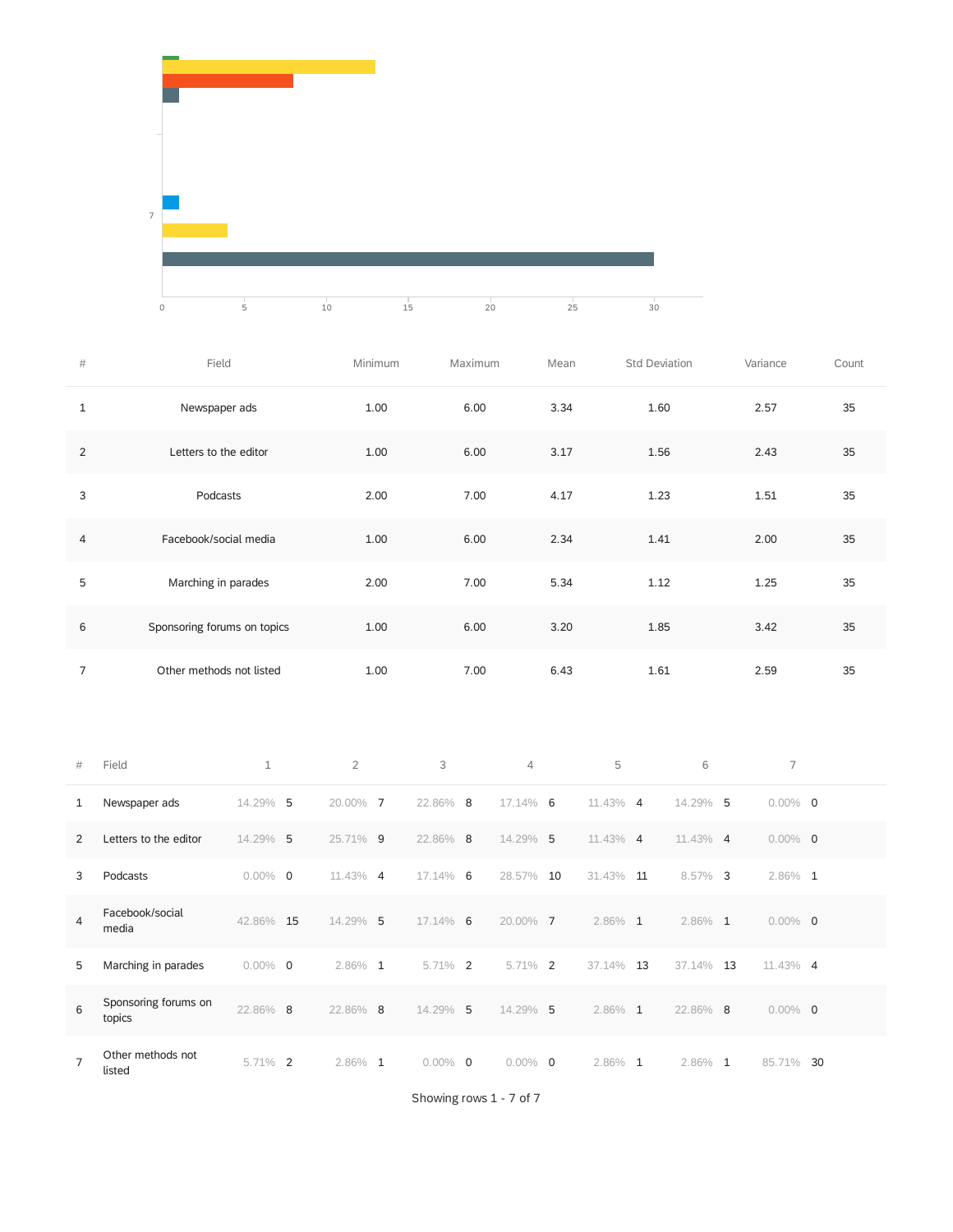q5\_likelyvote - How likely are you to vote in the upcoming local election in November,



2021?

Showing rows 1 - 7 of 7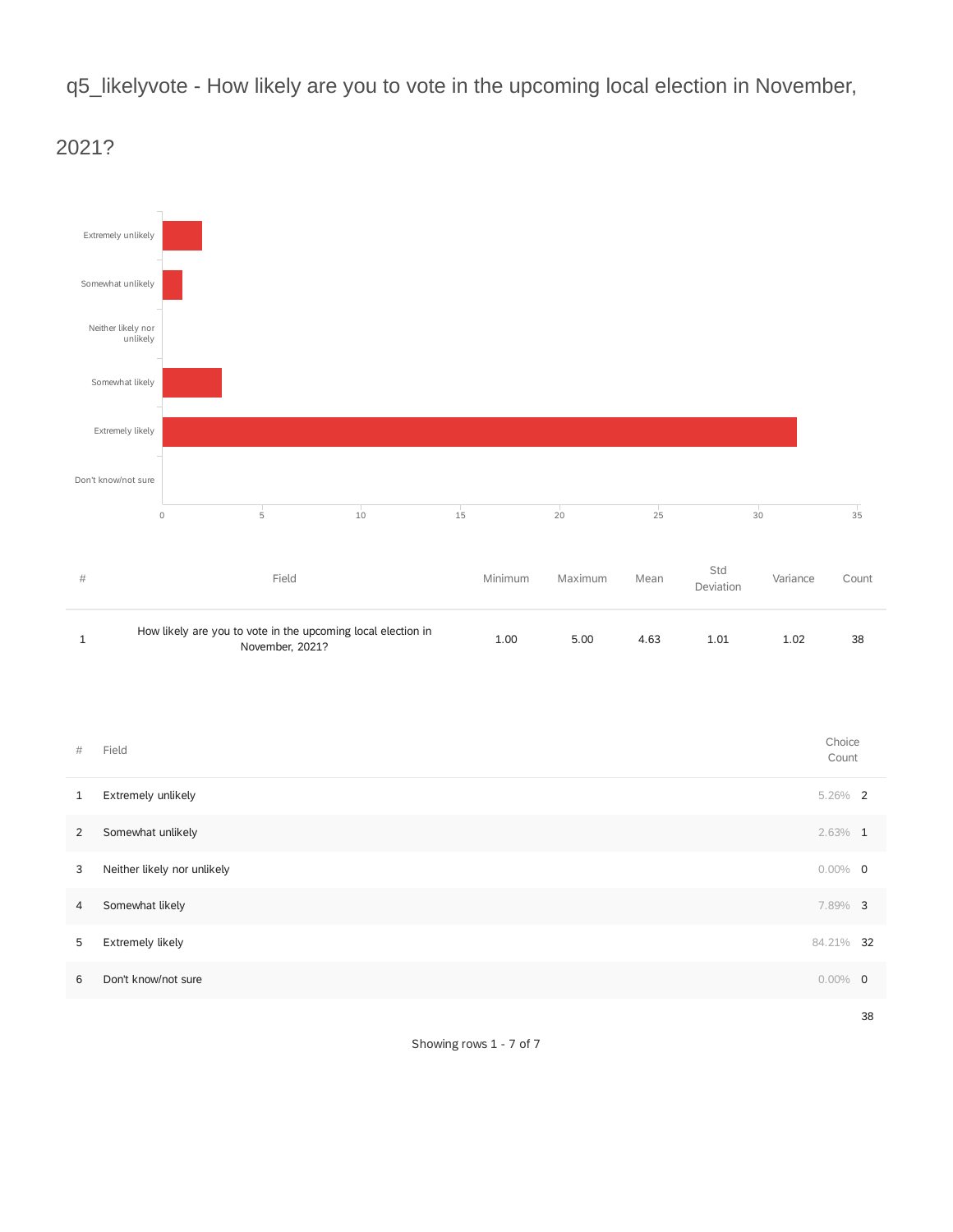q6\_likelyvolunteer - How likely would you be to volunteer 1 hour every month to helping



elect Democrats in Henry County?

| #            | Field                       | Choice<br>Count |    |
|--------------|-----------------------------|-----------------|----|
| $\mathbf{1}$ | Extremely unlikely          | 10.26% 4        |    |
| 2            | Somewhat unlikely           | 20.51% 8        |    |
| 3            | Neither likely nor unlikely | 7.69% 3         |    |
| 4            | Somewhat likely             | 33.33% 13       |    |
| 5            | Extremely likely            | 28.21%          | 11 |
|              |                             |                 | 39 |
|              |                             |                 |    |

Showing rows 1 - 6 of 6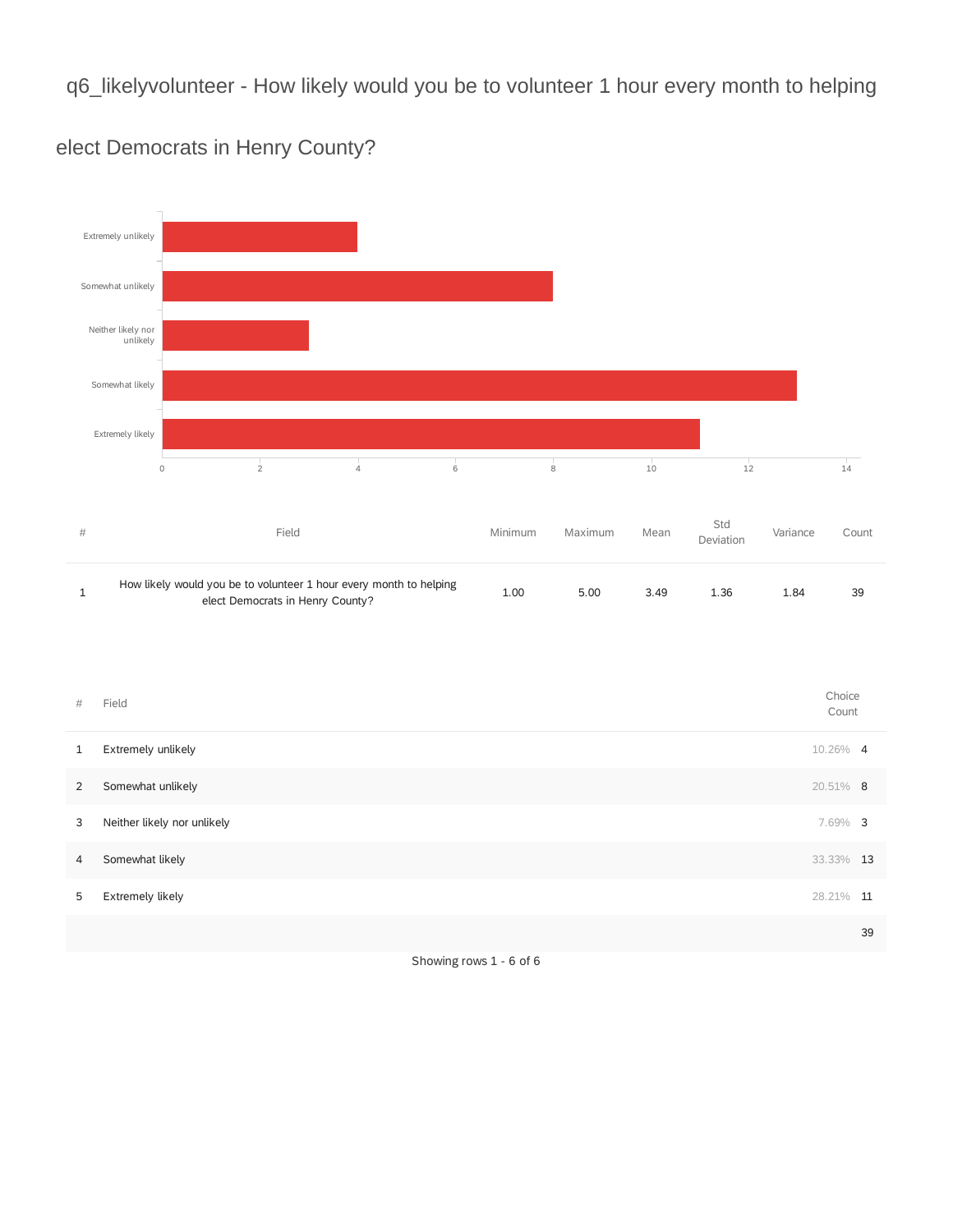## q7\_registeredvote - Are you currently registered to vote?



Showing rows 1 - 4 of 4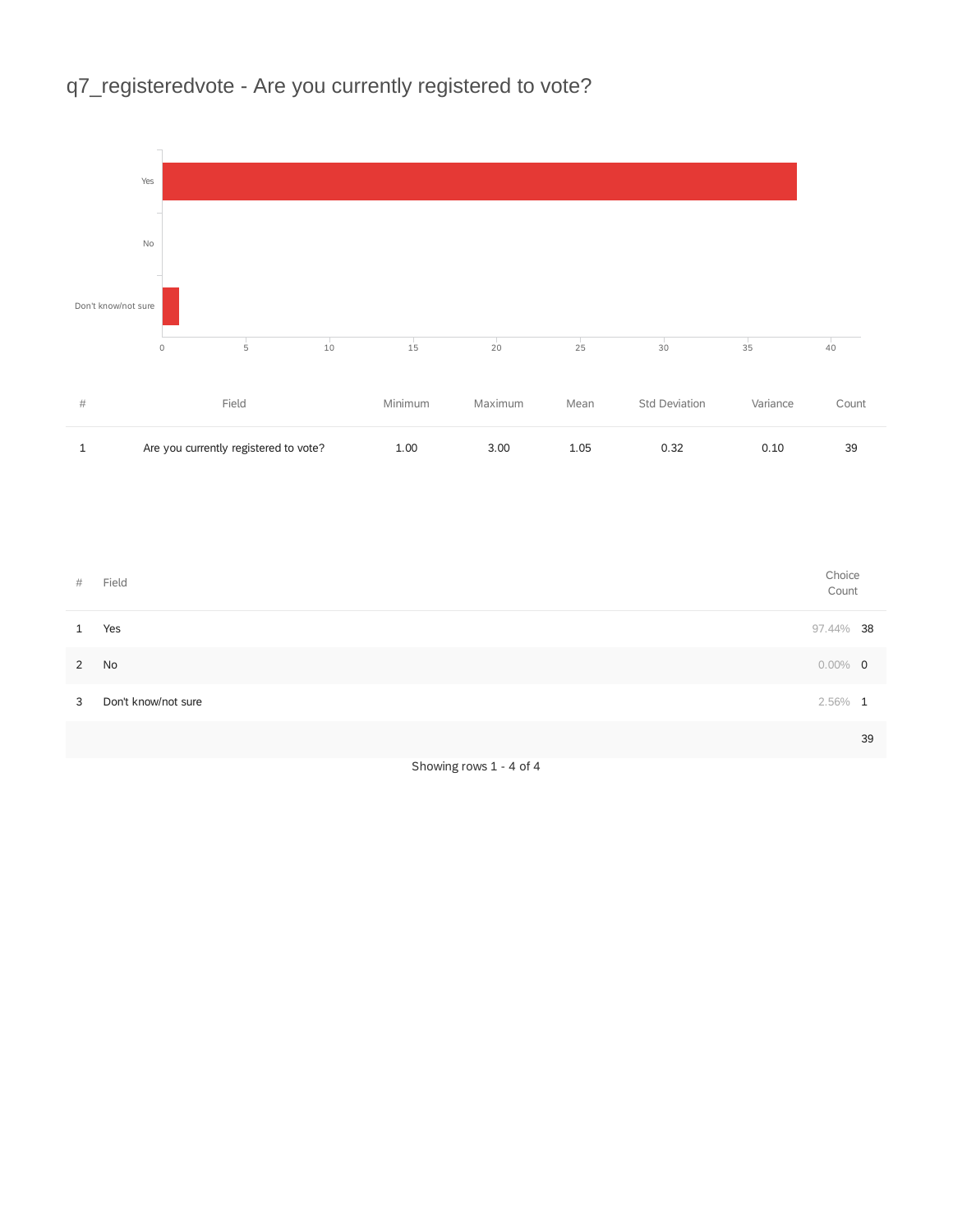#### q8\_whatpartycoulddo - In your own words, what could the party do to get more folks like

### you involved with the party and volunteering time?

In your own words, what could the party do to get more folks like you invol...

facebook articles need to be sharable, not just comment or like, etc.

Listen! Ask questions! Stop being offended when others disagree. People want to be heard. Henry County is extremely RED. Telling people that they are wrong won't change that.

Less liberal in policies..ask people what they want. Im very much against abortion but that issue gets jammed down my throat. I should be able to differ on some issues without people being non tolarate

target engagement of constituents based on issues and interests

We need to find ways to get younger people more involved.

Talk to people individually and not just at a meeting.

It just seems that no matter how hard we work, it doesn't affect the outcome positively given the huge disparity in voter registration.

Goof female candidate.

A postal mailed newsletter to all the registered Democrats.

Get our name out in the community

Clearly explain needs and how I can help

Keeping our eyes and ears tuned to people we might encourage to be involved. We ourselves have to be involved in community activities so we find these people.

We need to get younger people involved someway. It would make it more fun with a mix of people doing things.

Sponsor workshops with clear achievable task(s)to elect a Democrat to an office in Henry County.

Affirm clear public policy positions that challenge the status quo and promote them publicly, social media, letters etc.

Newspaper ads

If I knew and answer for this I would have suggested it and expected implementation. This is from Joel Brown

Democrat party will lose big if they continue the nothing will change fundamentally, status quo agenda.

invite